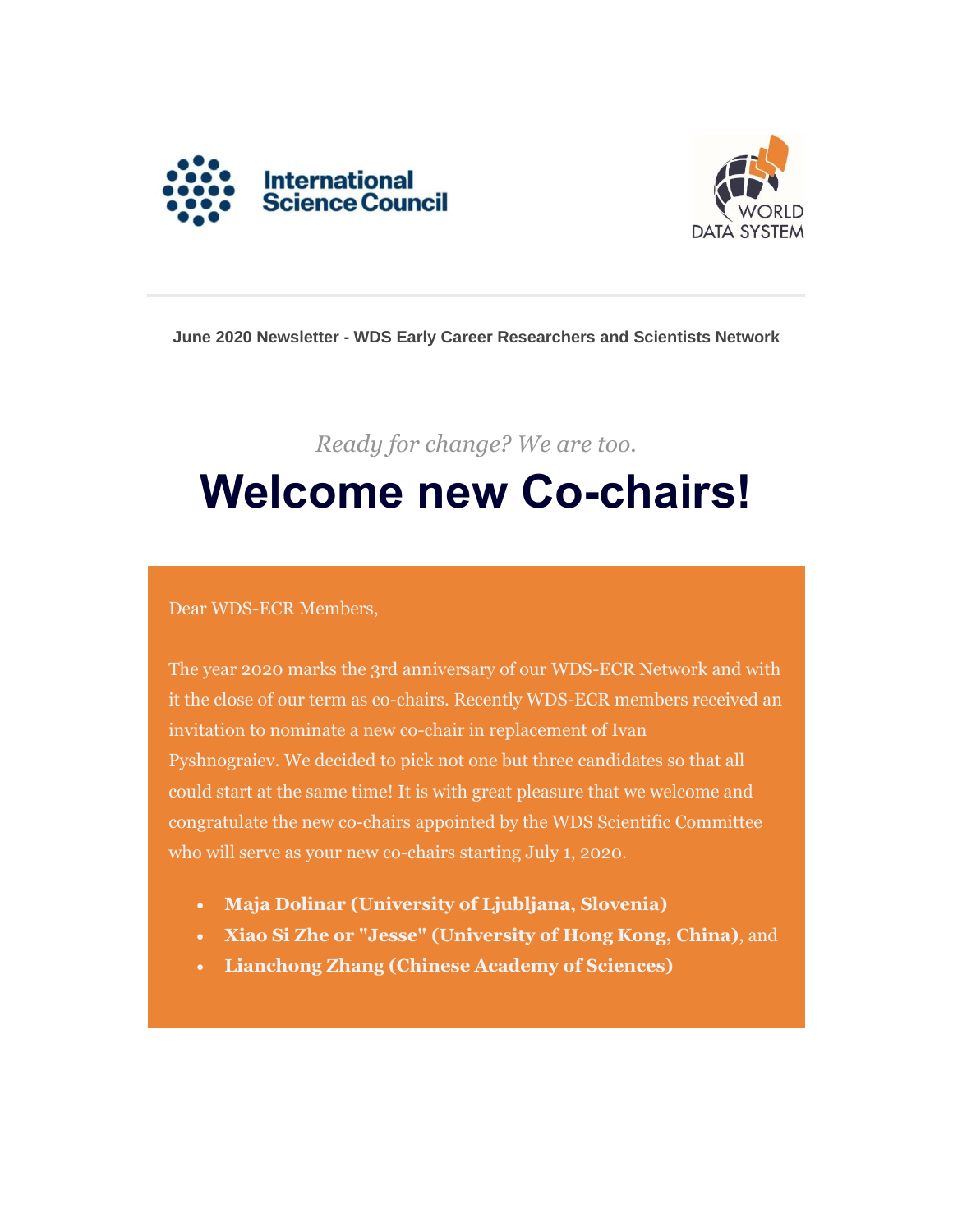Alice and I have enjoyed serving as your co-chairs these past few years. We kick-started and fostered the growth of our network, developed our speaker series, advanced our charter, developed new training, and promoted our efforts via a newly revamped website and social media. We are excited about all the great experience and energy the new co-chairs will bring and have no doubt that they will take this network to an dynamic new level. Congratulations Maja, Jesee, and Lianchong!

Want to know more about our new co-chairs? Join us during our next speaker series to learn all about them!

Best, Sabrina and Alice (Co-chairs WDS-ECR Network 2017-2020)

### **WDS-ECR Speaker Series Webinar.**

Please join us on Monday, June 22, 2020 at 13:00 UTC for our WDS-ECR Speaker Series webinar. We will be introducing our new co-chairs and feature the work of Juan Isaac Gámez Badouin, Adjunct Assistant Professor at the [Tecnológico Nacional de México \(TecNM\)](https://www.tecnm.mx/) and Associate Professor at the Technological [Institute of Sonora](https://www.itson.mx/Paginas/index.aspx).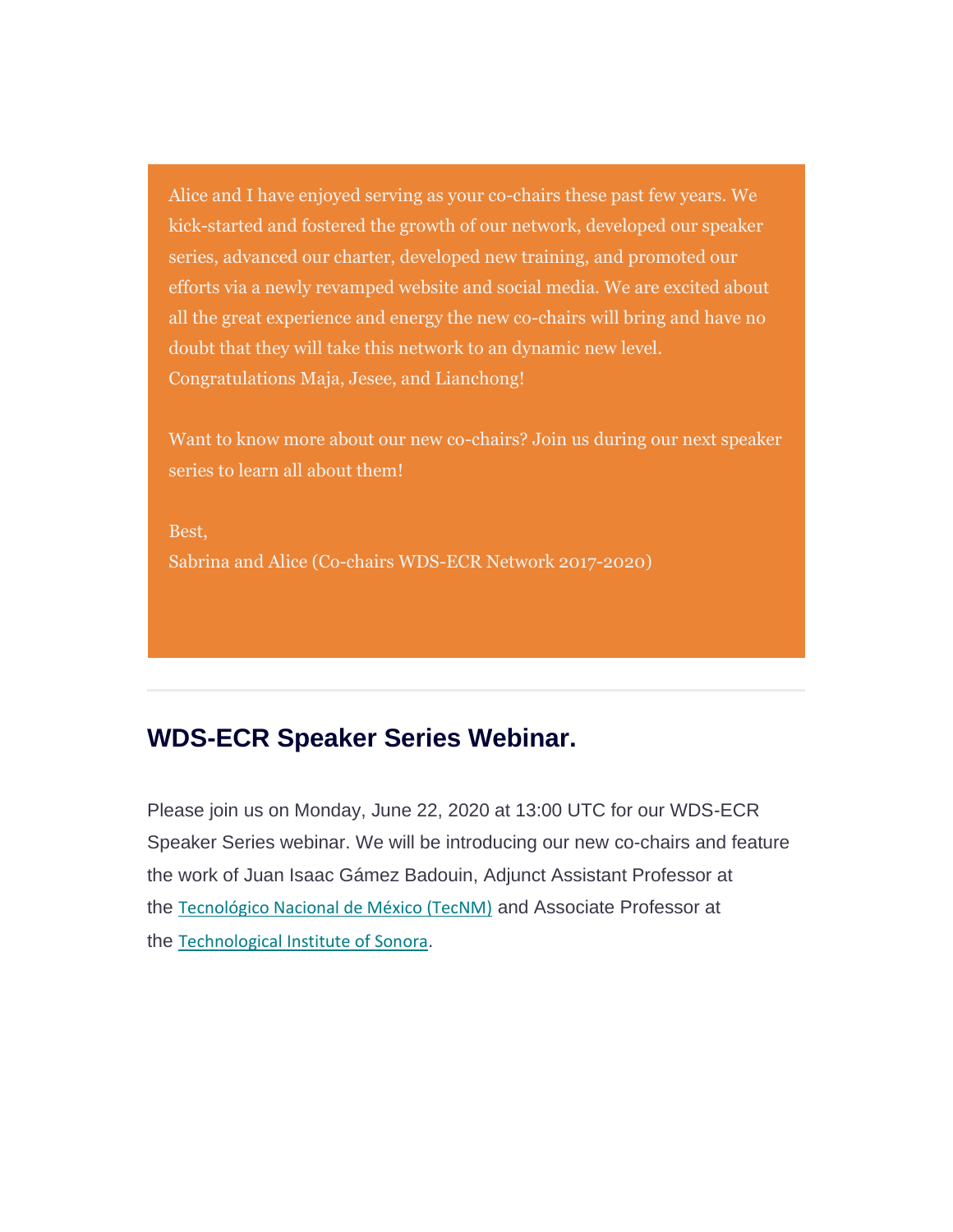

Juan will share with us his efforts to empower Mexico via the democratization of data and technology throughout communities. This includes his collaboration in the project [Tit for Tat](http://lcsia.com/TitforTat/), which won first place in the 2020 Talent Hackathon @Home to find solutions to reactivate the economy in Mexico as it deals with the COVID-19 pandemic. More details to come!

## **New WDS-ECR Advisory Committee.**

To continue promoting the growth of our network we have established a new advisory board that will take effect starting July 1, 2020. The advisory board will serve to provide key feedback to the co-chairs on emerging data-related topics of interests to ECRs. Board members will act as liaisons with their respective communities to help expand the network and provide wider representation in terms of disciplines, topics and local context.

Members of the advisory board are appointed by the co-chairs for a period of one year (renewable). At the end of their term, the co-chairs are automatically appointed as part of the advisory board for smooth transition. For 2020-2021, Alice and Sabrina will be serving as part of the Advisory Committee and we look forward to serving with others soon.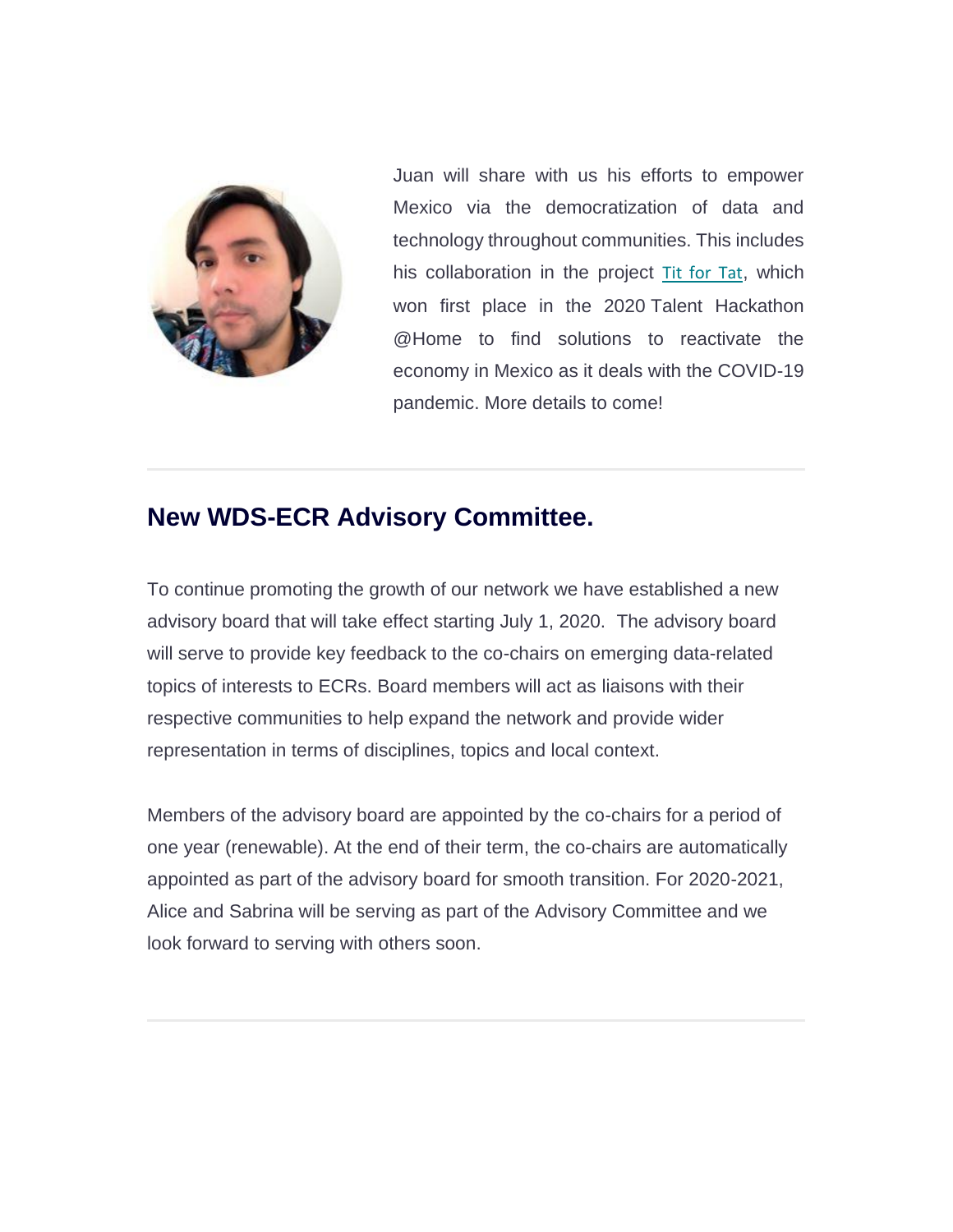### **EGU2020: Sharing geosciences online.**

The European Geosciences Union (EGU)'s **Sharing Geoscience Online** was held from 4 to 8 May 2020. In less than six weeks, the organisers migrated the Vienna conference to an online version hosting part of the activities of the EGU General Assembly as live virtual sessions. Marcus Schmidt and Alice Frémand, both members of the WDS-ECR network in collaboration with Jessica Clayton, Fei Luo and Nokolai Svoboda organised a webinar entitled, '*How to handle your data efficiently from planning to reuse?*' This online short course introduces you to useful tools and best practices that will make your work with research data much easier, more efficient, and enjoyable. It is particularly relevant to all geoscience fields and the tools presented can be widely applied through all kinds of data sets. Laia Comas-Bru and Marcus Schmidt who participated in the EGU-WDS training workshop (Paris, November 2019) and are also members of our network, highlighted the training in [their presentation](https://meetingorganizer.copernicus.org/EGU2020/EGU2020-7115.html)  [entitled 'How to Tame the Elephant'](https://meetingorganizer.copernicus.org/EGU2020/EGU2020-7115.html).

**[Take the online short course now!](https://www.youtube.com/watch?v=tWn-0riN3oI&feature=youtu.be)**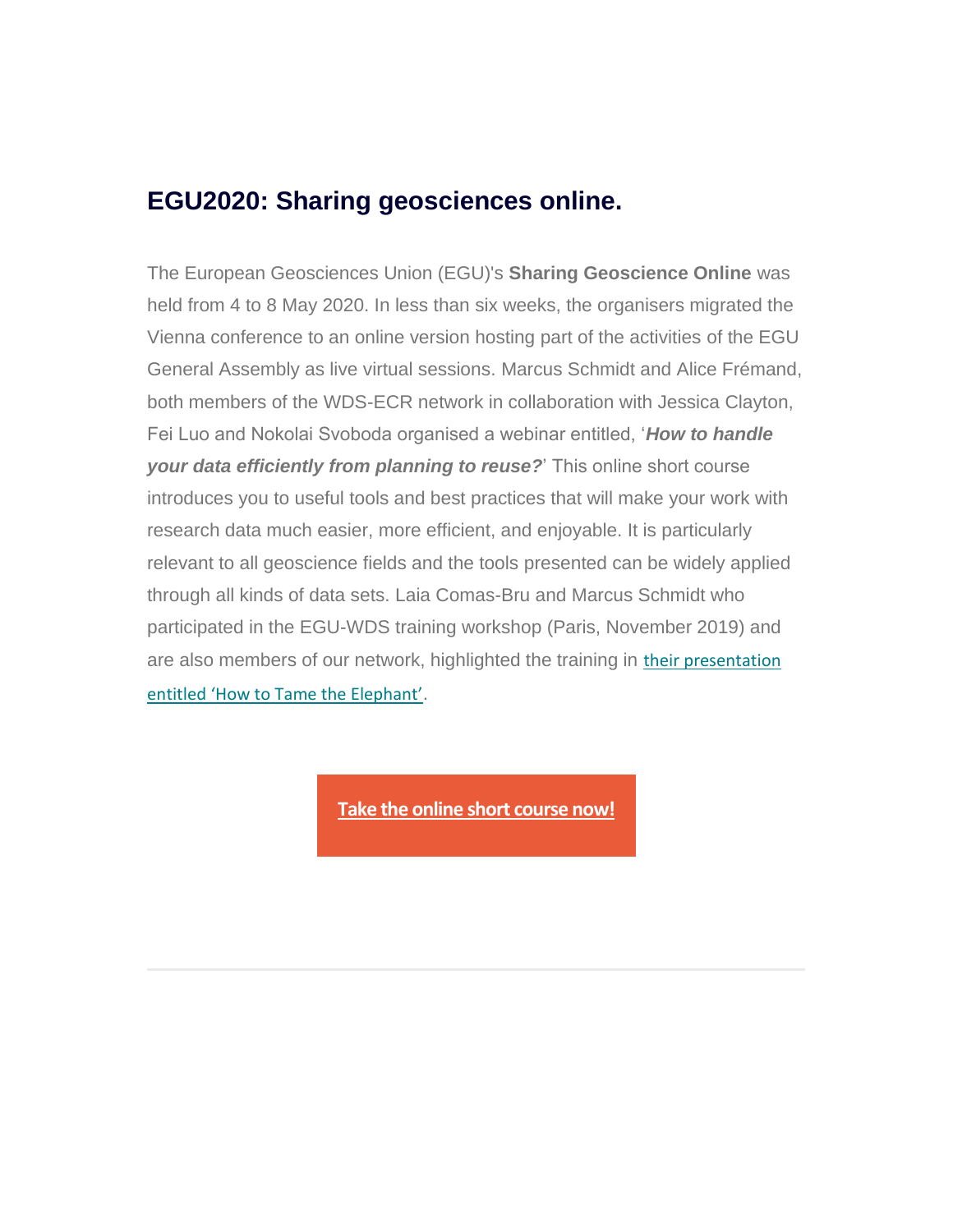## **Opportunities & Events.**

- Call for Applications for an Early-Career Scientist to **join the Scientific Committee on Oceanic Research (SCOR) Executive Committee**. The International Council of Scientific Unions (ICSU; now the International Science Council) formed the Special Committee on Oceanic Research (SCOR) in 1957 to help address interdisciplinary science questions related to the ocean. SCOR was the first interdisciplinary body formed by ICSU. SCOR's name was later changed to "Scientific Committee on Oceanic Research" to reflect its more permanent status. More information on the call now open until 17 July 2020 : [here](http://scor-int.org/wp-content/uploads/2020/05/Early_career_call_2020_final.pdf).
- **Webinar: Accounting for Everyone: Using Gridded Population Data For Sustainable Development,** June 24, 2020 at 09:30 EDT/15:30 CET/19:00 IST. More information: [https://www.icsu-wds.org/news/news](https://www.icsu-wds.org/news/news-archive/webinar-accounting-for-everyone-using-gridded-population-data-for-sustainable-development)[archive/webinar-accounting-for-everyone-using-gridded-population-data-for](https://www.icsu-wds.org/news/news-archive/webinar-accounting-for-everyone-using-gridded-population-data-for-sustainable-development)[sustainable-development](https://www.icsu-wds.org/news/news-archive/webinar-accounting-for-everyone-using-gridded-population-data-for-sustainable-development)
- **Webinar: The Role of Science and Science Funders in the Time of the COVID-19 Crisis,** June 26, 2020 at 14:00–15:30 CET. More information: [https://www.icsu-wds.org/news/news-archive/Webinar-the-role](https://www.icsu-wds.org/news/news-archive/Webinar-the-role-of-science-and-science-funders-in-the-time-of-the-covid-19-crisis)[of-science-and-science-funders-in-the-time-of-the-covid-19-crisis](https://www.icsu-wds.org/news/news-archive/Webinar-the-role-of-science-and-science-funders-in-the-time-of-the-covid-19-crisis)
- **Polar data workshop/hackathon** to enhance polar data sharing and interoperability: June 30, 2020 from 14:00–17:00 UTC: [https://www.icsu](https://www.icsu-wds.org/events/wds-events/polar-to-global-online-and-data-sharing-workshop-hackathon)[wds.org/events/wds-events/polar-to-global-online-and-data-sharing](https://www.icsu-wds.org/events/wds-events/polar-to-global-online-and-data-sharing-workshop-hackathon)[workshop-hackathon](https://www.icsu-wds.org/events/wds-events/polar-to-global-online-and-data-sharing-workshop-hackathon)